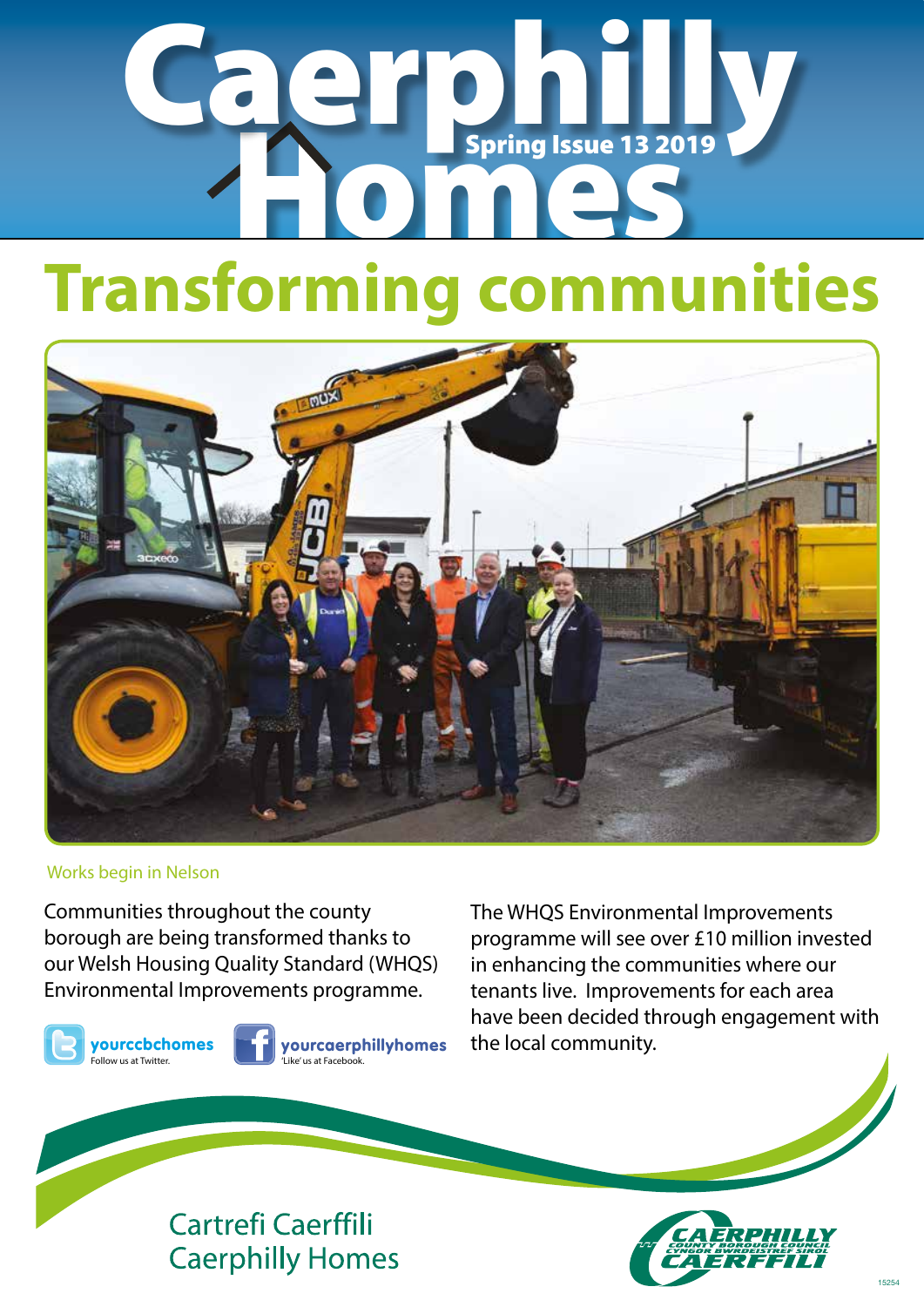### **Continued**



Young people enjoying the new skate park in Risca

February saw the launch of a new skate park in Risca. Around £90,000 has been invested into improving the park at Ty-sign, made possible through match funding from Caerphilly County Borough Council's Welsh Housing Quality Standard Environmental Improvements programme and the fundraising efforts of local community group Risca Play and Learn. Funding was also provided by the council's Parks Department, including money obtained through planning agreements with developers in the area.

Work has also begun on a new skate park in Penyrheol, Caerphilly alongside the installation of an outdoor gym and improvements to the children's play park. Around £260,000 will be invested into environmental improvements in

Penyrheol, including the additional car parking that's been provided for residents in Gellideg and Penybryn. Penyrheol, Trecenydd and Energlyn Community Council have also contributed £15,000 for improvements to the skate park, along with £2,225 from the Area Forum Budget. In March work also began on an improvement programme which will see £410,000 invested in the Nelson area. Improvements include the addition of pathways on Nelson's Maes Mabon estate to create safer access routes for pedestrians, improved disabled access and measures to prevent off road vehicles accessing the area near the park. The area will also benefit from a new multi-use games area and a community orchard.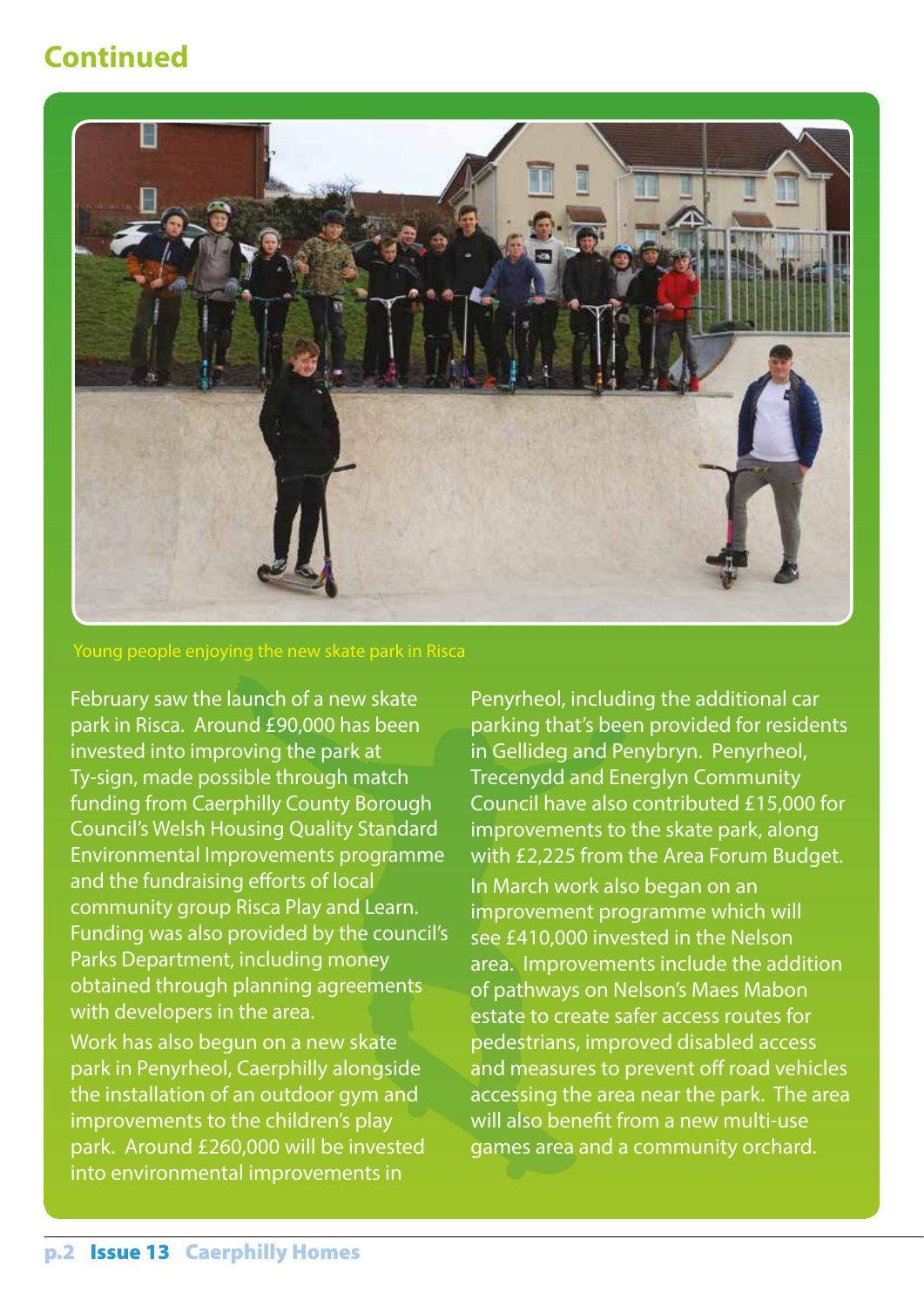## **Changes to Welsh Housing Quality Standard programme**

On 13th March the council's Cabinet approved revisions to our Welsh Housing Quality Standard (WHQS) improvement programme. These changes were made with the aim of ensuring the standard is fully met by the Welsh Government deadline of December 2020.

The revisions include an increase in the programme's total projected investment from £220 to £250 million. This decision is based on information gathered through up to date property surveys and reviewing costs from recent contracts.

Cabinet also approved a re-profile of the WHQS programme; this means that tenants in some areas will receive improvements later than originally expected. The changes come as a



result of a number of changing circumstances in the delivery of the programme, including the loss of two contractors and unforeseen additional work being encountered. We apologise to all affected tenants for these unforeseen delays.

The updated programme can be found enclosed with this newsletter, a copy can also be found on the council's website: caerphilly.gov.uk/Services/ Housing/Repairs,-adaptations-and-improvements

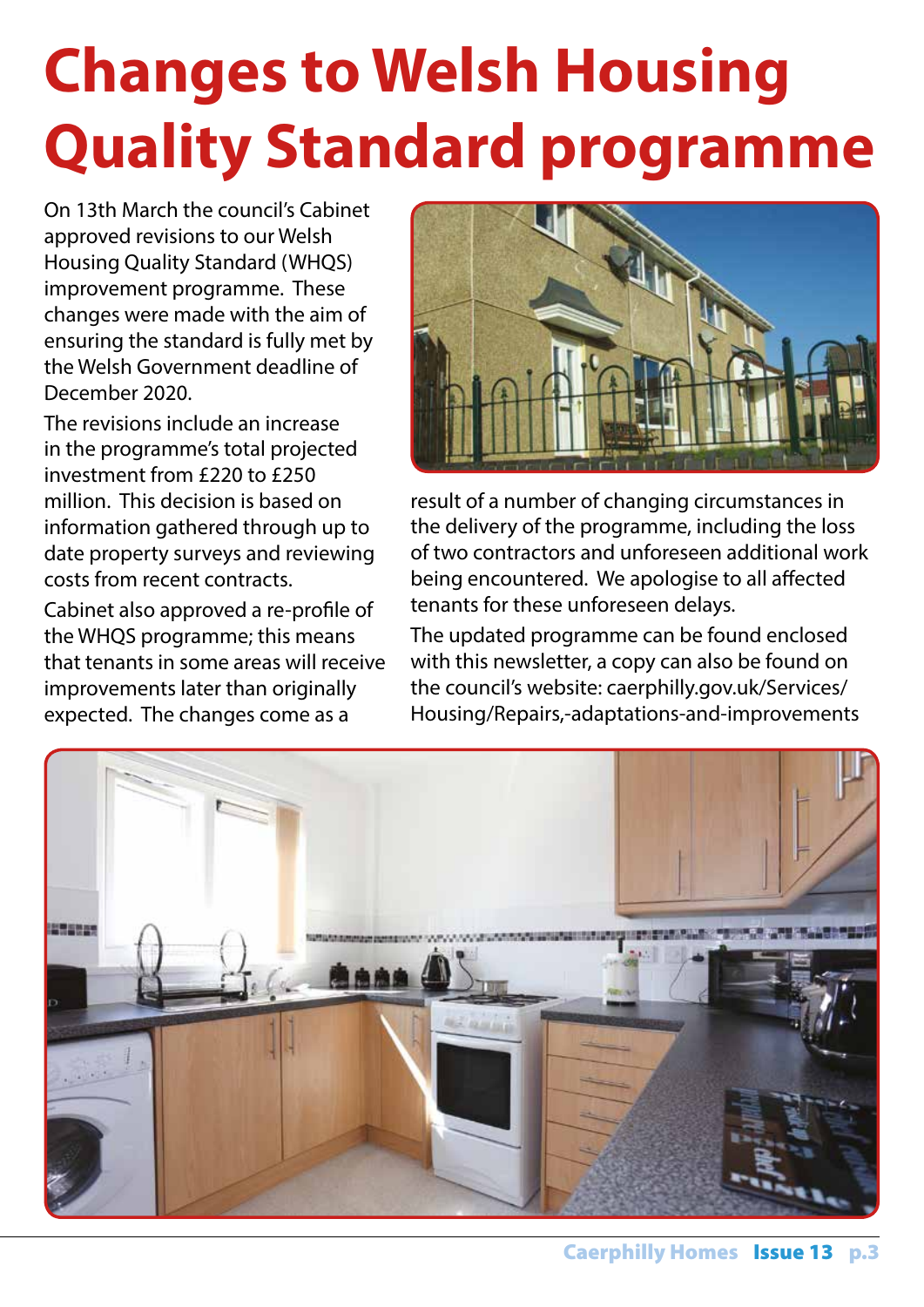## **Risca tool library launched**

A community tool library has been launched in Ty-Sign, Risca thanks to a partnership between Caerphilly Homes, the council's Community Regeneration team, Gofal and energy and regeneration specialist ENGIE.

Residents will now be able to easily access the tools they need to carry out small household jobs; helping to make home improvements more affordable for those on lower incomes. Hand tools were donated by ENGIE; one of the contractors appointed by



The tool library launches at Holly Road, Risca

the council to help deliver our Welsh Housing Quality Standard improvement programme. To borrow tools, residents can visit the community hub at 51 Holly Road, Ty-Sign between 10am and 4pm every Tuesday, Wednesday and Thursday. Residents can also access a range of support and advice from the Holly Road office, including assistance with benefits, help finding employment and housing advice.

## **Tenant Pulse**

Tenant Pulse is a Wales-wide survey for people who rent. They want your opinions on the things that matter to you about your home. Tenant Pulse is:

- Totally free and easy to complete
- Available online or via post
- Regular; with five surveys per year
- Anonymous

It is open to people who rent from councils, housing associations or who are in supported accommodation. They cover a wide variety of topics such as repairs, fire safety, affordable housing and value for money.



Results of all of their surveys go to Welsh Government or the Housing Regulatory Body for Wales, so they can change housing policy. You can join Tenant Pulse by following this link: www.tpas.cymru/about/tenantpulse, alternatively, you can contact Lewis Greenaway on 02920 237303.

**Joining Offer: Everyone who joins Tenant Pulse will be entered in a prize draw every month to win £20 of High Street vouchers.**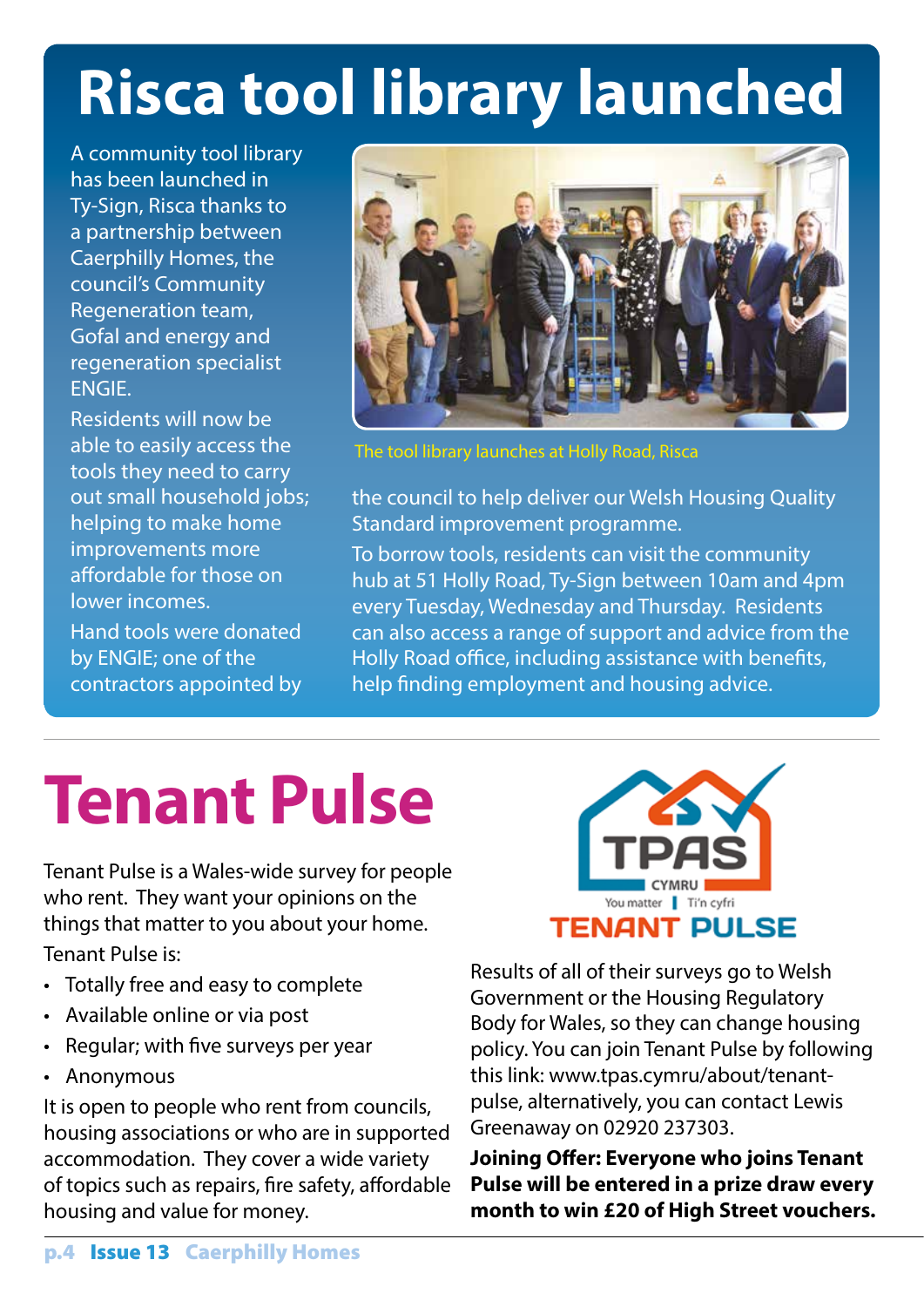### **Face lift for Cefn Hengoed Youth Centre**



Cefn Hengoed Youth Centre

Cefn Hengoed Youth Centre has received £11,000 of improvements, including upgrading wifi / internet access, the installation of purpose built work benches for IT equipment and internal decoration thanks to the Employment Fund which forms part of our Welsh Housing Quality Standard (WHQS) programme.

As well as enhancing the facility for the local community, the improvements have enabled the council teams responsible for delivering the Welsh Government funded programmes Communities for Work and Communities for Work Plus to offer weekly employment support sessions from the venue. The drop in sessions are held every Wednesday and offer one to one appointments, as well as support with job search, creating CVs, completing job applications, digital skills and wellbeing support. Citizens Advice Bureau also runs an outreach service at the same time.

The Youth Centre is managed by a committee of volunteers and as well as hosting a weekly youth club is also used by local community groups as a meeting place.

### **Popping up in a street near you!**

Look out for our Tenant Participation and WHQS Environmental Officers who will be popping along to a street near you over the next few months. Our Officers will be carrying out short surveys to find out your views on the services we currently provide and to see how we can encourage you to get involved with shaping our services in the future.

Our Officers will be easily identifiable and will have plenty of information to share with you. Please come along to see us even if it is just to say hello!

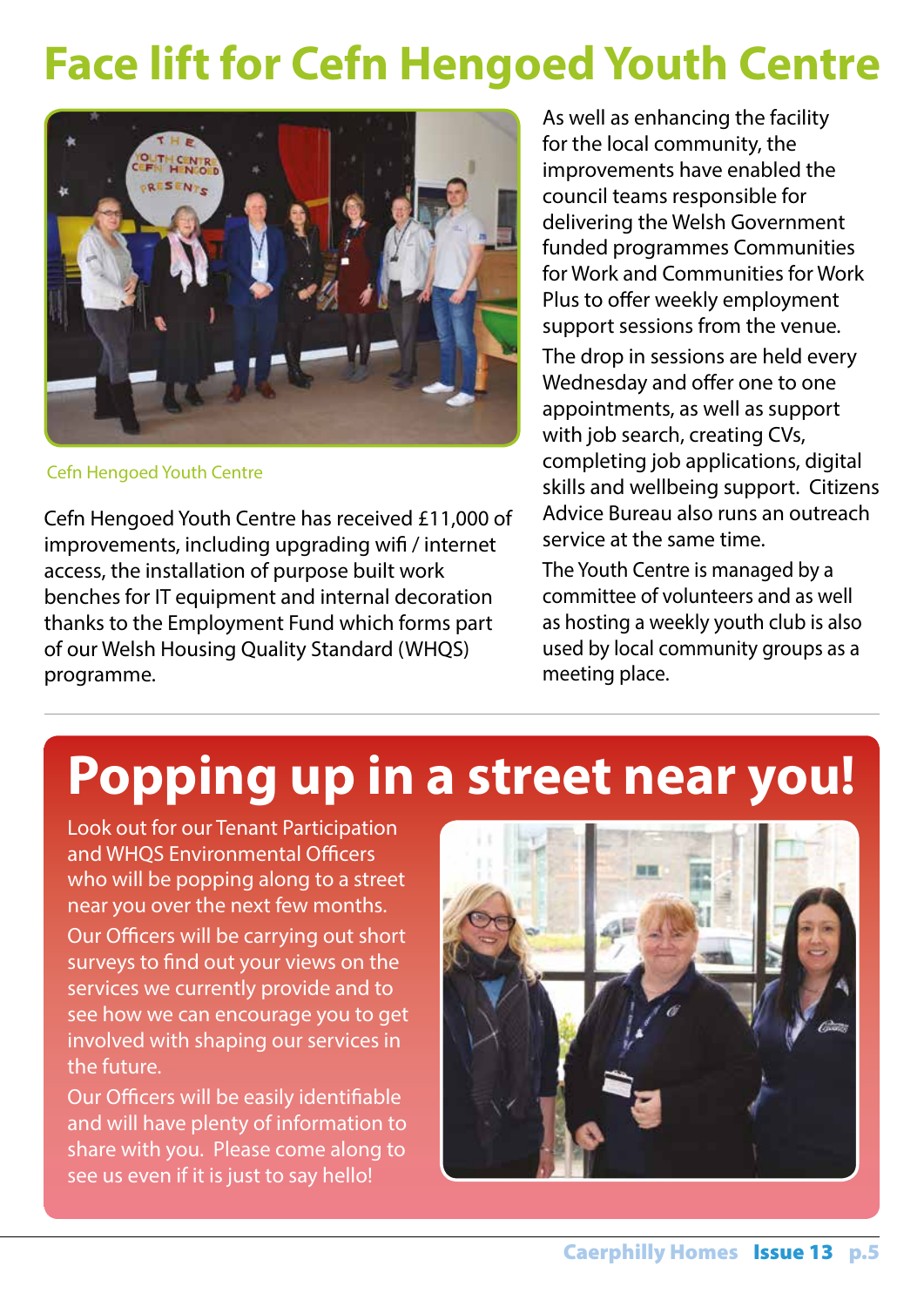## **How we use your information**

Privacy notices provide an explanation of how we will use your information including:

- Why we need it
- Who we will share it with
- How long it will be kept

### **Caerphilly Homes summary privacy notice**

Caerphilly Homes will collect and process information about you, in order to enable you to successfully manage your housing and/or garage tenancy and deal with the finances associated with that tenancy. We may also use this information to provide you with the opportunity to take part in tenant engagement/involvement. We will also record and may process information on other people living with you; to ensure the property is not overcrowded and to assess other tenancy management issues involving others in your household. There may be occasions where we collect and process information about people

who are not tenants, in order to manage a contact from them or in association with a legal obligation.

The legal basis for collecting and processing your information is public task, contractual obligation and legitimate interest. We will keep information relating to a tenancy for as long as the contract is active or where money is owed on a tenancy related account and for a minimum period of 7 years after termination of tenancy.

You have a number of rights in relation to the information including the right of access to information we hold about you and the right of complaint if you are unhappy with the way your information is being processed. For further information on how we process your information and your rights please visit the council's website:

www.caerphilly.gov.uk/My-Council/ Data-protection-and-freedom-of-information

## **Rechargeable repairs**

As landlord we have an obligation to keep our housing stock in good repair. We will do this when repairs are reported, with no cost to the tenant, providing the repair is a landlord responsibility and is required as a result of fair wear and tear. This normally means where the fixture or fitting has worn out or has come to the end of its natural life. The majority of tenants keep their homes in good condition but there are some who do cause damage deliberately or through neglect. Where such jobs are required, we call these rechargeable repairs.

Other things we will recharge tenants for include not being at home when we call for a pre-arranged appointment, criminal damage, misuse of the emergency out of hours service and repairs which are tenant's maintenance responsibility. More information can be found in your tenant handbook, by searching 'Rechargeable repairs policy' at caerphilly.gov.uk or by contacting your local housing office.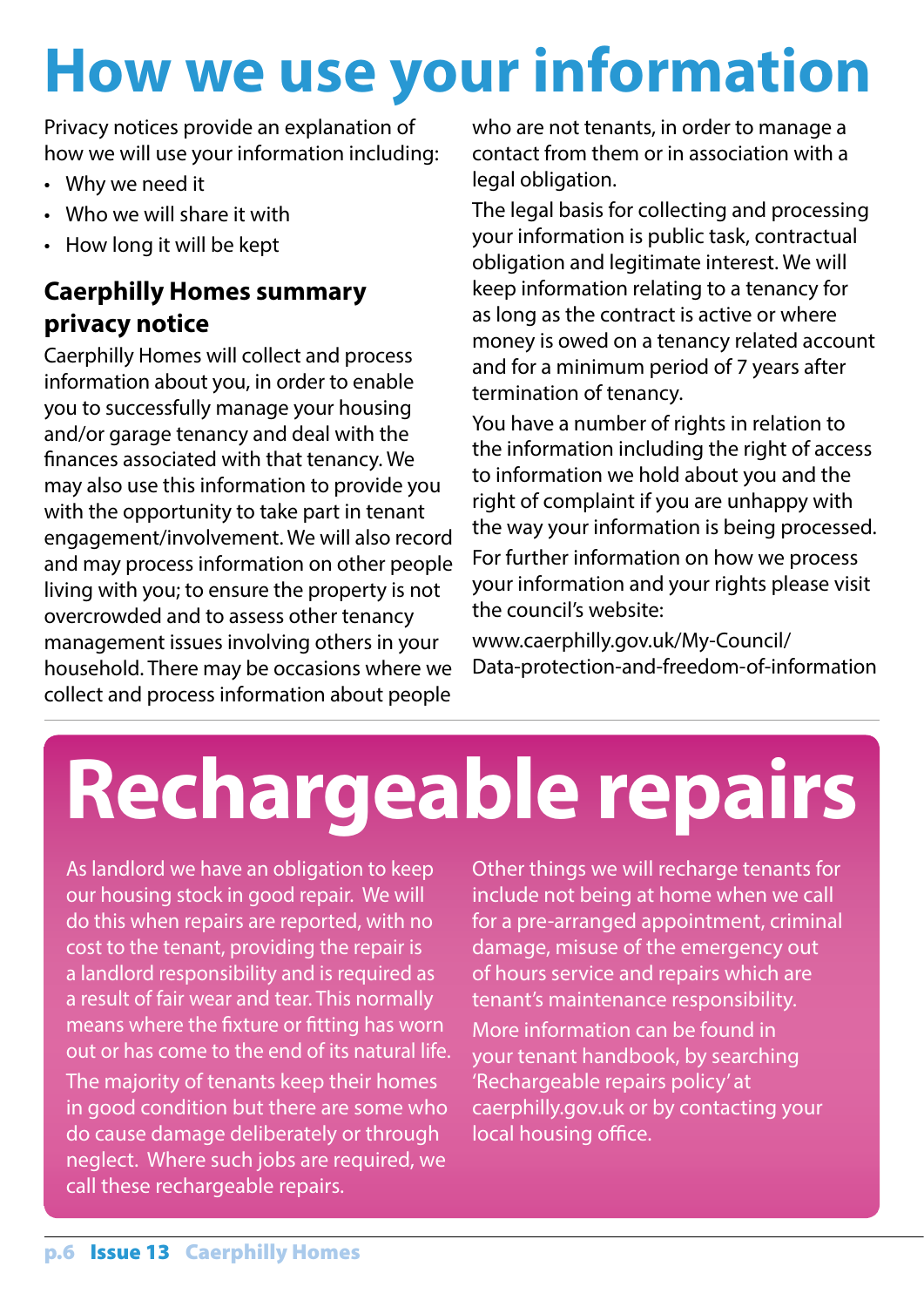## **Changes to kitchen colour choices**

When tenants receive kitchen upgrades as part of Caerphilly Homes' Welsh Housing Quality Standard (WHQS) programme, they are offered the opportunity to choose from three kitchen unit colours and three worktop colours. Recently, Caerphilly Homes' chosen kitchen

manufacturer rationalised its range and, as a result, no longer offer the Beech kitchen and Aztec Granite worktop. This news has come at a crucial time in our WHQS programme, so is not ideal.

However, we want to assure tenants that we are still able to offer three colour choices for both units and worktops. Rosewood has now replaced Beech for units and Aticos Gold has replaced the Aztec Granite worktop. Both colours complement the existing flooring choices and border tiles; samples will be shown to you during the survey of your home.

## **Protecting your home**



Have you thought about what would happen if you lost any or all of your belongings, for example in a fire, through theft or as a result of a burst water pipe?

For total peace of mind we can provide council tenants with a home contents insurance that can be paid weekly with your rent.

With no excess to pay on a standard policy, and cover on a "new for old" basis on most items, can you afford not to take out cover?

### **How much does it cost?**

This will depend on the amount you need to insure for. When considering the amount to insure you will need to work out how much it would cost to replace all of your contents.

Cover starts from just 40p per week for £5000 cover on the standard policy.

Full accidental damage cover is also available from as little as 63p per week with just a £25 excess, and for an optional additional premium you are also able to cover your belongings away from the home, your wheelchairs or mobility scooters and your hearing aids.

#### **How to apply**

To apply you can contact our Rents Section on 01443 811450 or by emailing rents@caerphilly.gov.uk. You can also pick up a form from your local housing office or print one from our website www.caerphilly.gov.uk/ Services/Housing/Current-council-tenants/ Home-contents-insurance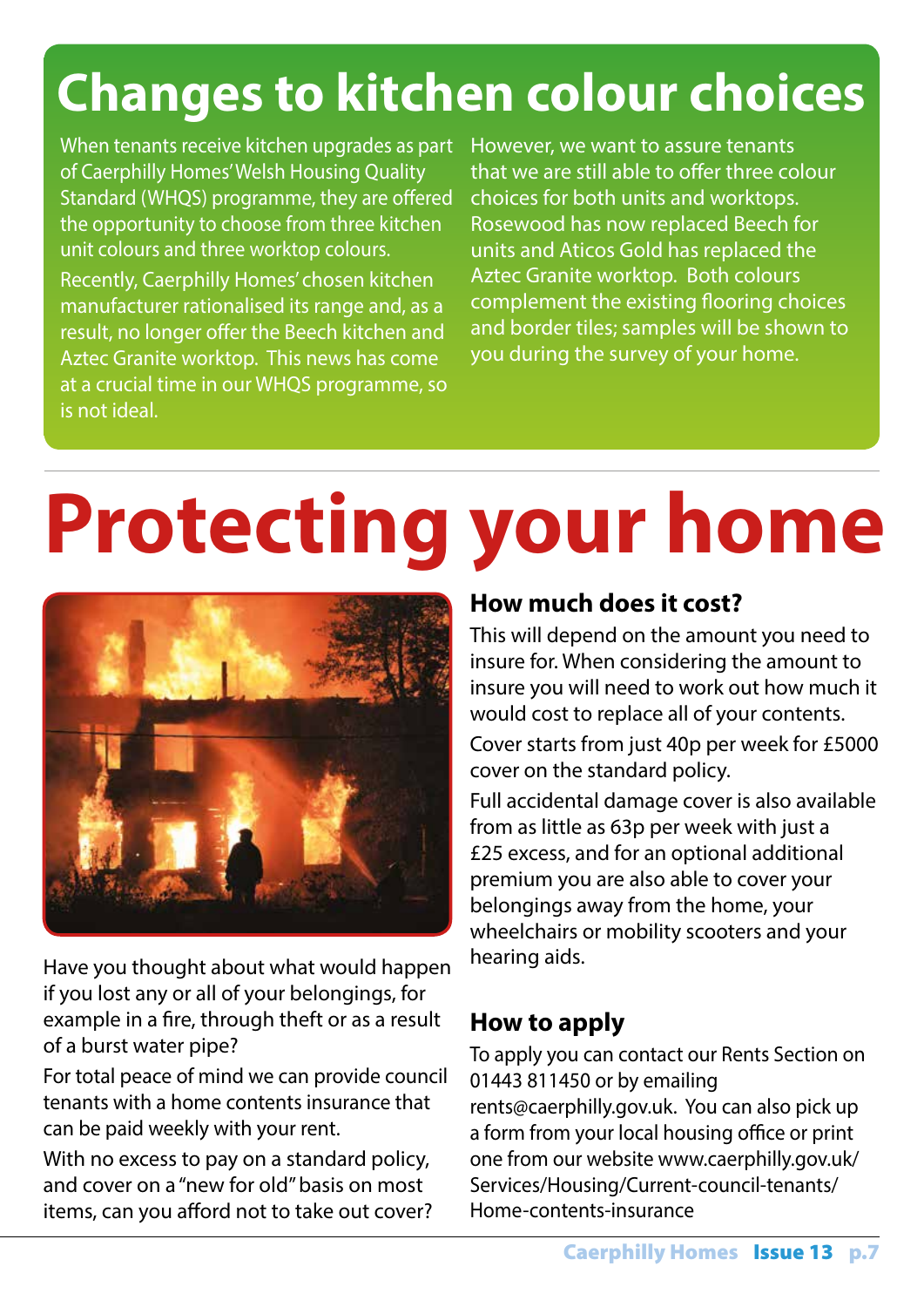## **Improvements unveiled at sheltered housing scheme**



Mr Salmon is presented with the key for the newly improved communal lounge by Rob Taylor, WHQS Foreman

A celebration event was held to unveil improvements to the communal lounge at one of our sheltered housing schemes recently. Residents at Gwyddon Court and The Ranks in Abercarn held the event to mark the completion of extensive improvements carried out at the scheme as part of our Welsh Housing Quality Standard (WHQS) programme. Improvements were carried out in tenants' homes, as well as to the scheme's communal areas.

Mrs Joan Salmon, a tenant at Gwyddon Court, said "We were really happy with the WHQS works that took place here. We've had our kitchen and partial bathroom re-done, electrical re-wiring, new central heating and new fire doors. We were moved into a different flat in the building while the works took place and we were a little bit apprehensive at first but the staff were really helpful which made the transition easier." Mrs Ann Mantle, who also lives at Gwyddon Court, added, "The workmen that came here for the WHQS work went above and beyond to help. I've had my kitchen and bathroom improved in addition to the communal lounge in the building also being upgraded. The improvements to the communal lounge were really beneficial as we hold many social functions there. I sent a letter to all the staff involved to say a massive thank you for all their work."

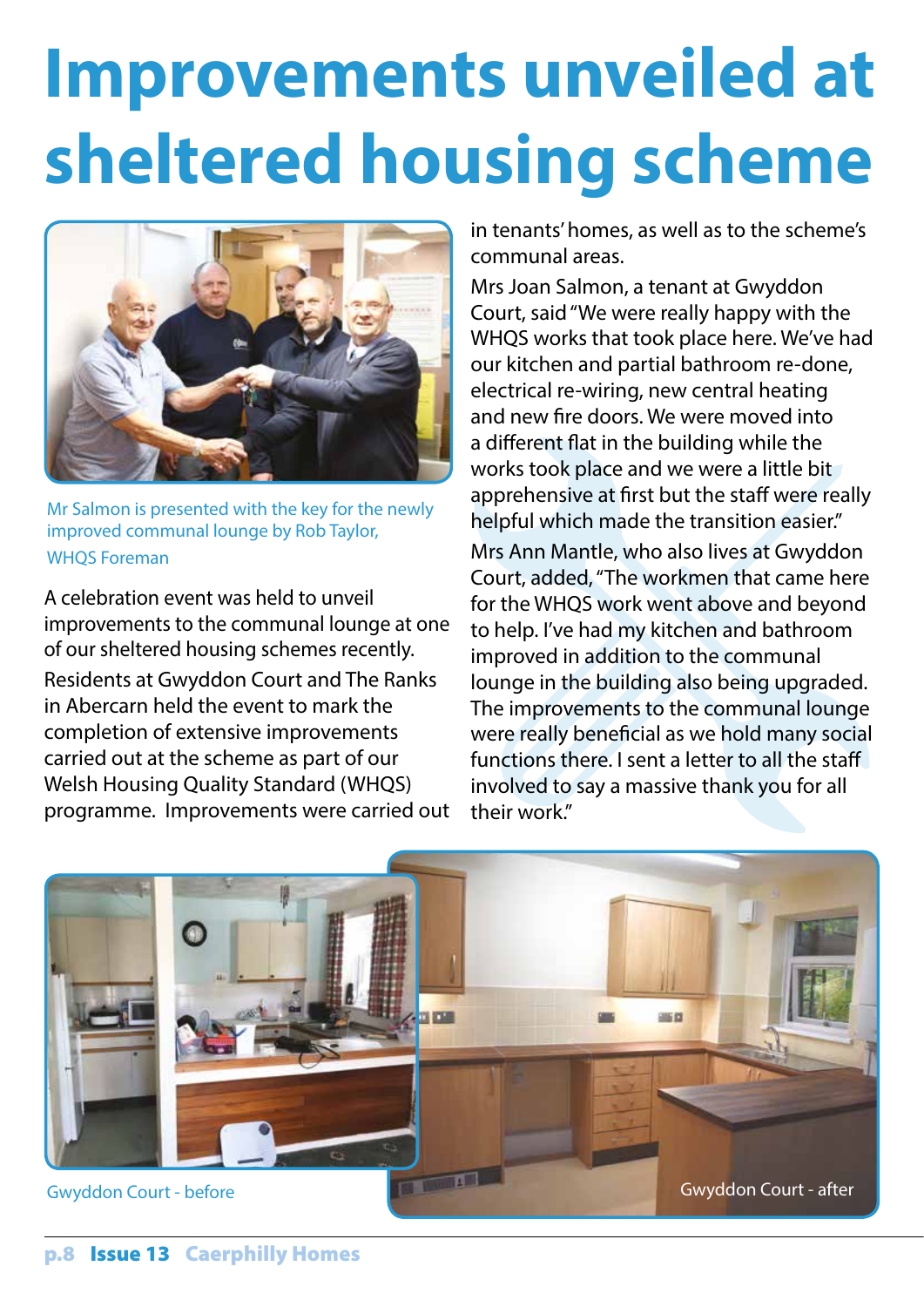## **New Caerphilly housing initiative launched**

A new housing initiative has launched in the Caerphilly county borough which aims to help private landlords find long term tenants for their properties, whilst also preventing homelessness.

The Caerphilly Keys project is being led by the Housing Solutions Team at Caerphilly Homes, who initially piloted the scheme in August 2018.

Through the scheme, the Caerphilly Keys team match people to suitable properties then work with both the tenant and landlord to sustain the tenancy. The service is provided free of charge, with viewings and quarterly monitoring visits arranged by the Caerphilly Keys team.

Derek Walsh, a private landlord who is currently renting a property through Caerphilly Keys, said "Before joining

Caerphilly Keys I had thought about selling my rental property because of problems I'd experienced with previous tenants. Renting my property through Caerphilly Keys gives me peace of mind that my tenant is being



Derek Walsh

supported by the council's team. I'm also glad to be giving a home to someone who would otherwise be homeless; after spending many years as a foster carer, giving a helping hand to others is really important to me." Private landlords interested in renting their properties through the scheme should contact the council's Caerphilly Keys team on 01443 873564 or by emailing Keys@caerphilly.gov.uk

## **Be aware of doorstep callers**

We'd like to warn tenants to be aware of doorstep callers. The message comes after several Caerphilly Homes' tenants have been informed that they may find themselves incurring legal costs after signing agreements with doorstep callers. Please contact your local housing office or the council's Insurance Team for advice if you are in any doubt about callers to your home.

Cllr Lisa Phipps, the council's Cabinet Member for Homes and Places, said "We've seen a number of cases where tenants may find themselves with large legal bills to pay as a result of signing documents with doorstep callers who have claimed to be able to support them with issues around repairs. Callers may not always be what they seem and the council encourages tenants to seek advice from officers before signing any documents."

Tenants can also request 'no cold calling' stickers for their windows and doors by contacting their local housing office.